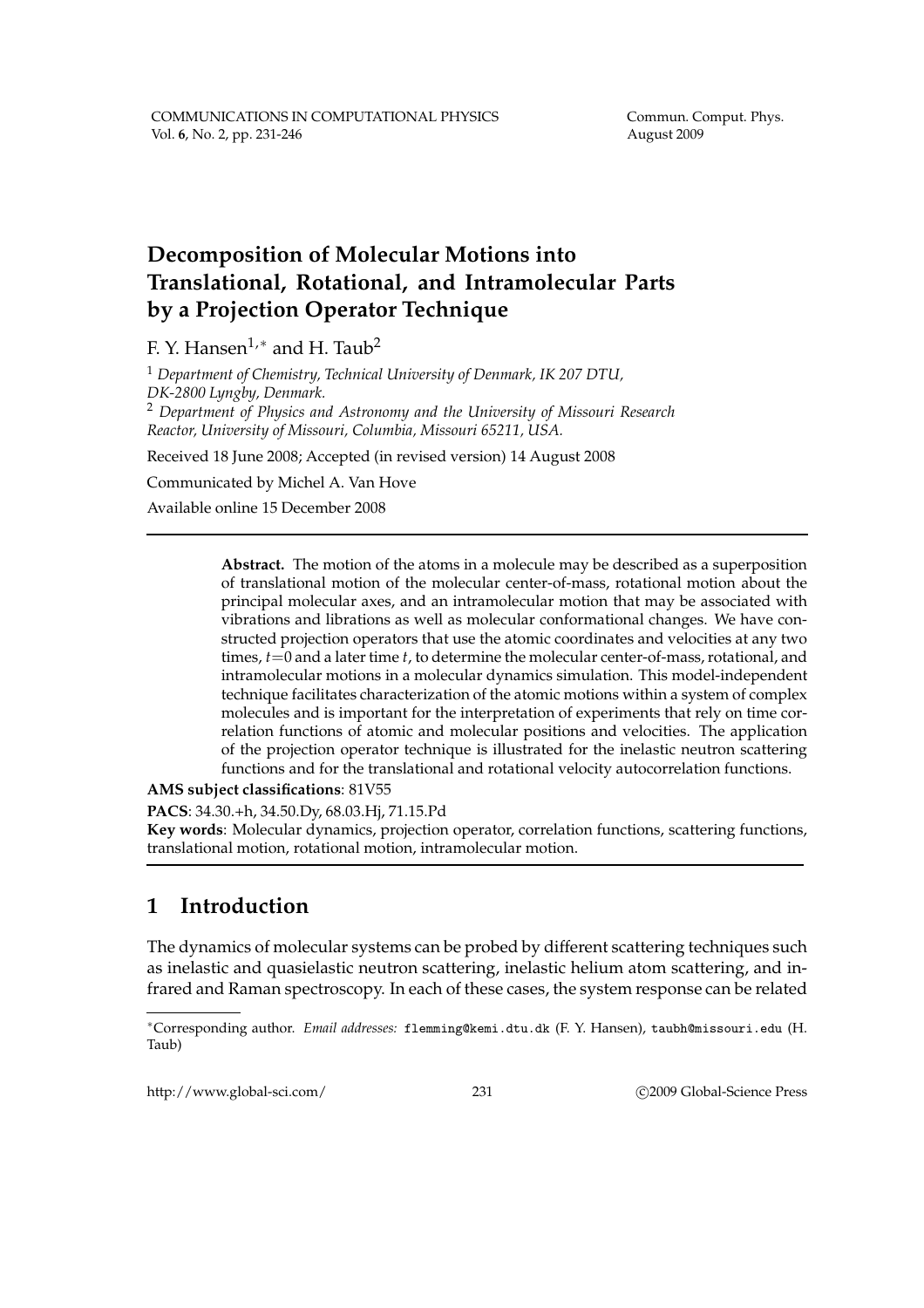to a time correlation function of some molecular property, e.g., atom positions, atom velocities, and molecular dipole moments. In particular, the scattered neutron intensity is proportional to the scattering function which is the space- and time-Fourier transform of the dynamical pair distribution function for the atoms in the system. A non-scattering spectroscopic technique like NMR may also be used to probe the dynamics in solids, since the second moment of the NMR absorption spectrum depends on the crystal structure and on any molecular motions that may occur (see, e.g., [1]).

The motion of atoms in a molecule can be a complicated superposition of translational and rotational motions of the whole molecule as well as intramolecular motions. This situation simplifies somewhat in molecular crystals where the translational order and molecular orientations are known. In such cases and at temperatures well below the melting point, a harmonic approximation for the interatomic potential may hold and a normal mode analysis can be applied. For crystalline systems at higher temperatures, a much-used method in the past has been to calculate the scattering functions [2] and/or NMR second moments [1] for simple models of molecular motion, such as uniaxial or spherical rotations or bounded translational motion, and then compare the results with observed spectra to validate them. However, for analyzing complex motions in a given system in any phase and at any temperature, it is desirable to have a general modelindependent method that makes no assumptions about the translational ordering and molecular orientations.

In this paper, we describe such a method for analyzing complex molecular motions occurring in a molecular dynamics (MD) simulation. It allows us to project out the centerof-mass motion and rotational motion of the molecule from the atomic positions and velocities at any two times,  $t = 0$  and a later time  $t$ . From the remaining motion, we can determine the intramolecular displacements of the atoms in the specified time interval caused by molecular conformational changes as well as by vibrational and librational excitation. We have applied this technique successfully to our quasielastic neutron scattering studies of intermediate-length alkane molecules adsorbed on solid surfaces [3]- [7]. It has allowed us to determine which type of motion (translational, rotational, or intramolecular) contributes dominantly to the quasielastic spectra. In addition, the velocity and rotational velocity correlation functions have proved useful for characterizing the molecular motions by revealing whether the particular kind of motion is oscillatory, diffusive, or both.

Frequently, the molecular motion of interest can span a broad range of time and length scales. In quasielastic neutron scattering, the instrumental energy resolution and dynamic range determine the slowest and fastest of these motions, respectively, that are accessible experimentally. Thus, being able to analyze MD simulations to determine the time scale of the different types of motion is important in selecting an appropriate instrument. For example, our simulations of adsorbed alkane molecules [3] indicated that intramolecular diffusive motion associated with creation and annihilation of *gauche* defects is rather slow compared to other modes. By using a high-energy-resolution backscattering spectrometer, we were able to find a temperature range where these conformational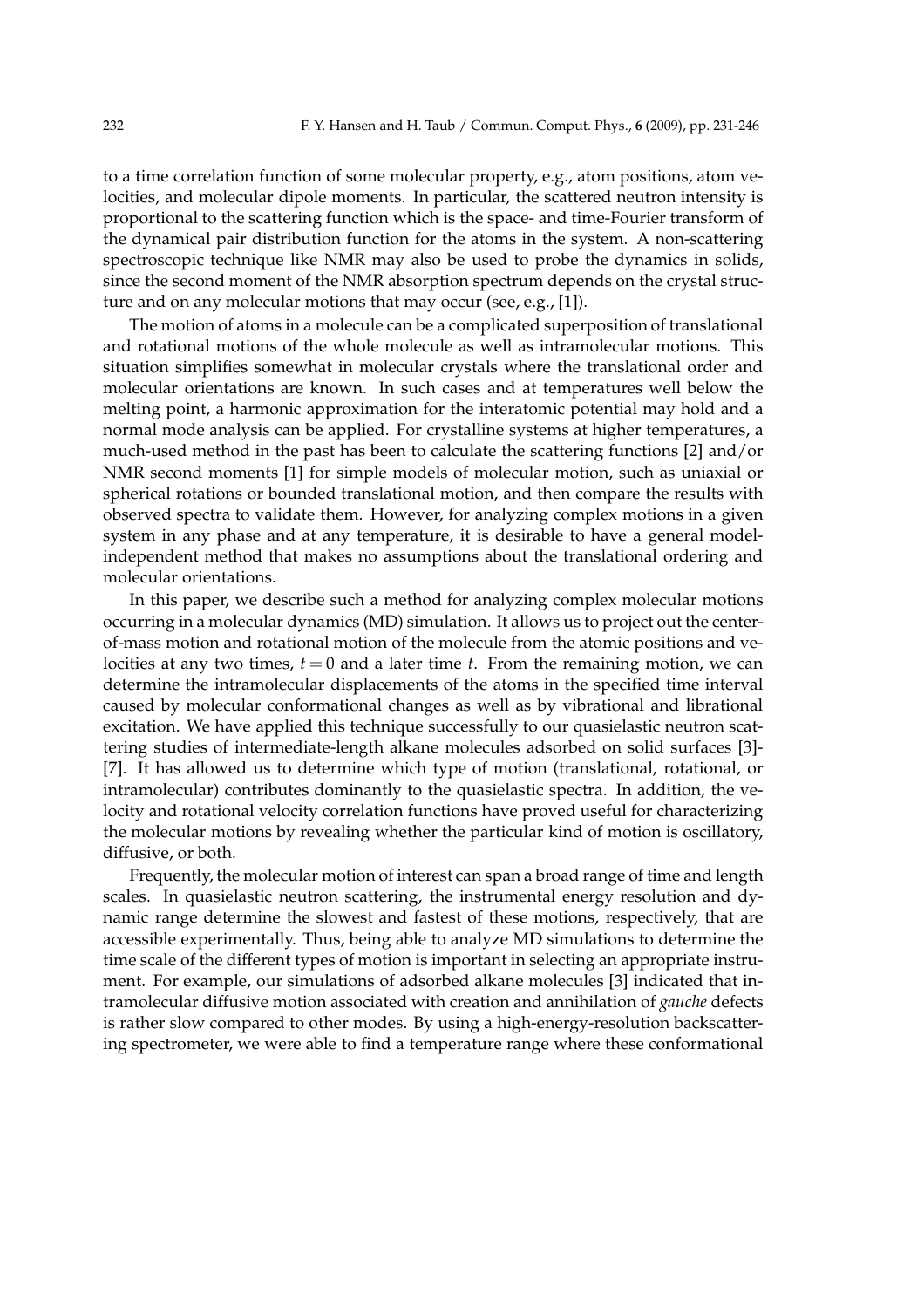changes occurred on a nanosecond time scale so that they made the principal contribution to the scattering function within the instrument's dynamic range.

The paper is organized in the following way. In Section 2, we briefly review a few key points about the scattering functions in neutron scattering and describe the construction of projection operators that are used to decompose atomic motions into translational motion of the molecular center-of-mass, rotational motion, and intramolecular atomic displacements. The results are used to determine the signatures of these motions in the inelastic neutron spectra and are illustrated by an example from our simulations of alkane monolayers. In Section 3, we describe the construction of projection operators for the calculation of the center-of-mass and rotational velocity correlation functions, again illustrated by an example from our alkane monolayer simulations.

# **2 Time correlation functions in neutron scattering**

We begin with a brief review of certain aspects of the neutron scattering functions of relevance here [9].

In a neutron scattering experiment, we distinguish between coherent and incoherent scattering. The intensity of the former is proportional to the coherent scattering function  $S_{coh}(\mathbf{q},\omega)$  and that of the latter to the incoherent scattering function  $S_{inc}(\mathbf{q},\omega)$ . **q** is the wave vector transfer and  $\hbar\omega$  the energy transferred by the scattered neutrons. The coherent scattering function represents the collective motions of the atoms in the sample whereas the incoherent scattering function represents single-atom motions. For a fluid and a powder, the orientation of the atom position vectors with respect to the scattering wave vector **q** will be random, and the scattered intensity is therefore averaged over all orientations so that the scattering functions will only be a function of the magnitude |**q**| of the wave vector transfer. For  $\hbar\omega = 0$ , the scattering is elastic; and, for  $\hbar\omega \rightarrow 0$ , we describe the scattering as quasielastic and the associated motions as *diffusive*. Examples are translational and rotational diffusive motions.

Since the hydrogen atom has a very large incoherent scattering length compared to the coherent scattering lengths for both hydrogen and carbon atoms, neutron scattering will be strongly dominated by the incoherent scattering when hydrogen atoms are present as in alkane molecules. That dominance may be suppressed by replacing the hydrogen atoms with deuterium atoms so that the coherent scattering function may be probed.

The scattering function  $S_{coh}(q,\omega)$  is the time-Fourier transform of the intermediate scattering function  $F(\mathbf{q},t)$ 

$$
S_{\rm coh}(\mathbf{q},\omega) = \frac{1}{2\pi} \int_{-\infty}^{\infty} dt \exp(-i\omega t) F(\mathbf{q},t)
$$
 (2.1)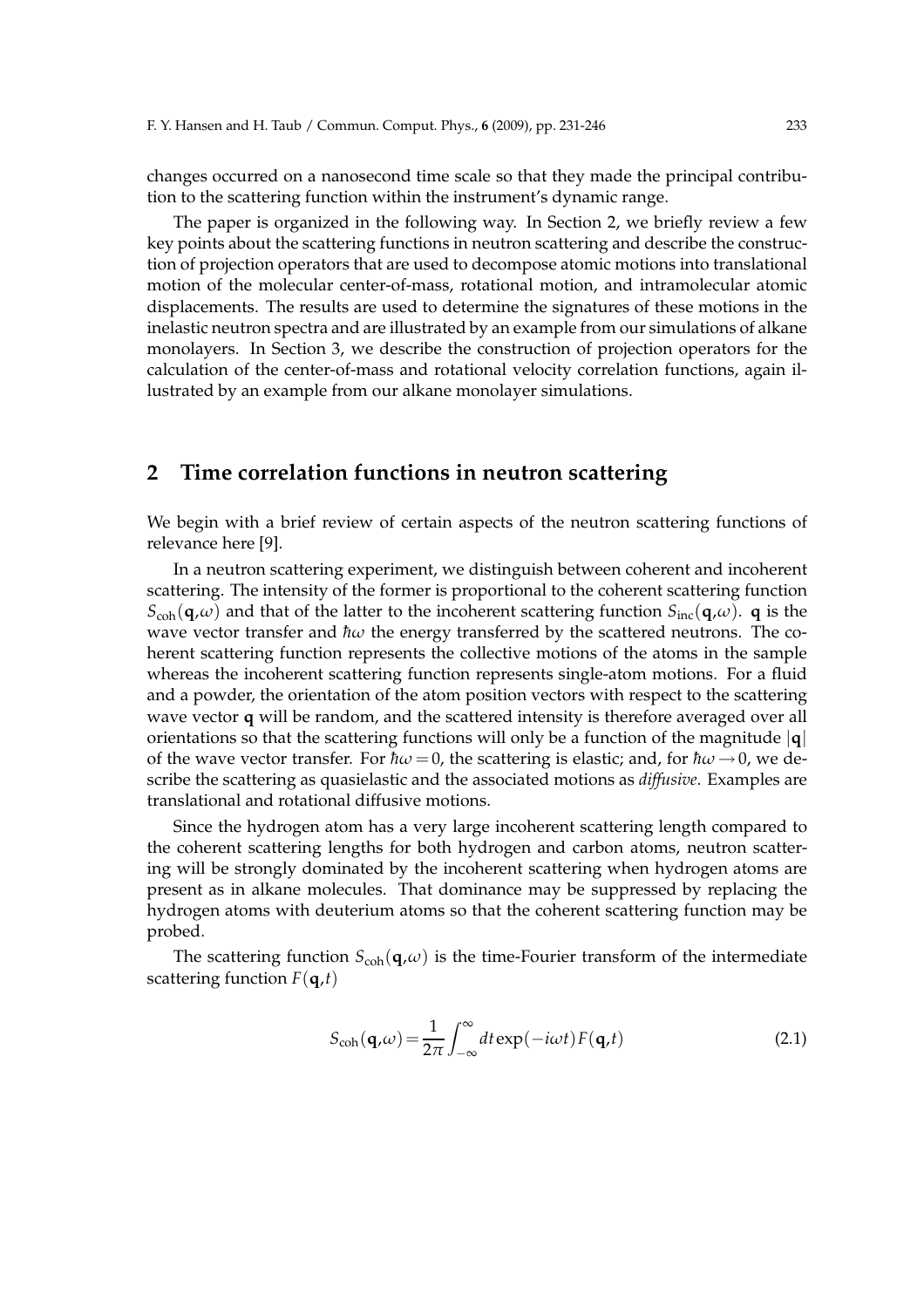which is given by the expression

$$
F(\mathbf{q},t) = \frac{1}{N} \sum_{i=1}^{N} \sum_{j=1}^{N} b_i b_j < \exp(i\mathbf{q} \cdot (\mathbf{r}_i(t) - \mathbf{r}_j(0)))>,
$$
\n(2.2)

where  $b_i$  and  $b_j$  are the neutron scattering lengths. This function is readily calculable from a time series of atomic positions  $\mathbf{r}_i(t)$  as generated in an MD simulation. The sum extends over all *N* atoms in the system, and the brackets  $\langle \cdots \rangle$  indicate an ensemble average. The double summation over atoms and the argument of the exponential function show that this function is related to the collective motion of atoms in the sample, since it includes a time correlation between the position coordinates of different atoms.

The incoherent, or *self*-scattering, function is the time-Fourier transform of the intermediate *self*-scattering function  $F_s(\mathbf{q},t)$ 

$$
S_{\rm inc}(\mathbf{q},\omega) = \frac{1}{2\pi} \int_{-\infty}^{\infty} dt \exp(-i\omega t) F_{\rm s}(\mathbf{q},t)
$$
 (2.3)

which is given by the expression

$$
F_s(\mathbf{q},t) = \frac{1}{N} \sum_{j=1}^{N} b_j < \exp(i\mathbf{q} \cdot (\mathbf{r}_j(t) - \mathbf{r}_j(0))) > . \tag{2.4}
$$

This function is also readily calculable from a time series of atomic positions  $\mathbf{r}_i(t)$  as generated in an MD simulation. The single summation over atoms and the argument of the exponential function show that this function is related to single atom motions, since it only includes a time correlation between the position coordinates of the same atom.

For a later discussion, let us rewrite the intermediate self-scattering function in the following way

$$
F_s(\mathbf{q},t) = F_s(\mathbf{q},\infty) + F'_s(\mathbf{q},t) \quad \text{with}
$$
  
\n
$$
F'_s(\mathbf{q},t) \to 0 \quad \text{for} \quad t \to \infty.
$$
\n(2.5)

Then the incoherent scattering function will be

$$
S_{\rm inc}(\mathbf{q},\omega) = 2\pi F_s(\mathbf{q},\infty)\delta(\omega) + S'_{\rm inc}(\mathbf{q},\omega). \tag{2.6}
$$

This shows that the incoherent scattering function, and hence the incoherent scattering may consist of two contributions. The first term on the right hand side gives an elastic contribution when  $F_s(\mathbf{q},\infty)$  is different from zero. This will be the case when the atoms perform bounded motion about their original positions as in rotational or vibrational motion. When this is not the case, there is no elastic contribution, since  $F_s(\mathbf{q},\infty)$  will be zero as in translational diffusive motion. The second term in the expression gives the frequency-dependent part of the scattering function and reflects the type of motion involved.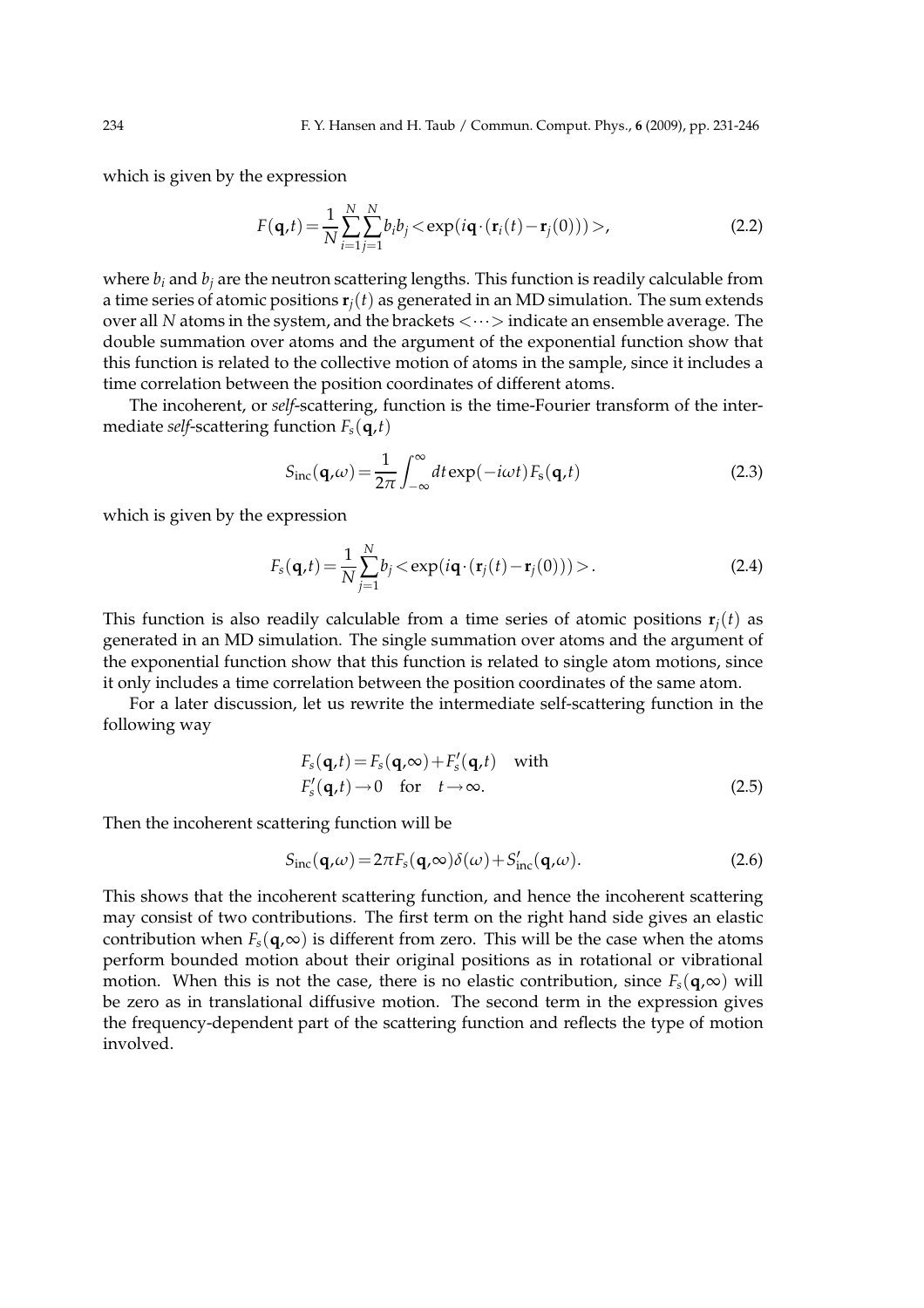### **2.1 Projection operator**

Any motion of the atoms in a molecule may be described as a combination of a molecular center-of-mass motion, a molecular rotational motion, and an intramolecular motion [10].

Let  $\mathbf{r}_{im}(t)$  be the position vector of atom *i* with mass  $m_i$  in molecule  $m$  at time  $t$ . Then the center-of-mass position vector of molecule *m* is given by the expression

$$
\mathbf{R}_{m}(t) = \frac{\sum_{i=1}^{M} m_{i} \mathbf{r}_{im}(t)}{\sum_{i=1}^{M} m_{i}},
$$
\n(2.7)

where *M* is the number of atoms in the molecule. The translational motion of the molecule is determined by following  $\mathbf{R}_m(t)$  as function of time *t*. Now let us introduce the atomic position vectors  $\mathbf{s}_{im}(t)$  relative to the center-of-mass position of the molecule by

$$
\mathbf{s}_{im}(t) = \mathbf{r}_{im}(t) - \mathbf{R}_m(t). \tag{2.8}
$$

The rotational motion of a molecule is described in the following way. At time  $t=0$ , let the three orthonormal principal axes of inertia be  $\mathbf{e}_1(0)$ ,  $\mathbf{e}_2(0)$  and  $\mathbf{e}_3(0)$ , such that

$$
[e_1(0), e_2(0), e_3(0)] = [i, j, k] [E(0)].
$$
\n(2.9)

Here  $i, j, k$  are the basis vectors for the laboratory-fixed Cartesian coordinate system. The elements of the *i*th column of the  $(3\times3)$  matrix  $E(0)$  are the Cartesian coordinates of the *i*th principal axis  $e_i(0)$ ; they are determined by a diagonalization of the inertia tensor  $\underline{I}(0)$ for the molecule at time *t*=0 and given by the three orthonormal eigenvectors [10]. Note that  $I(0)$  may be written in Dyadic notation as

$$
\underline{\underline{\mathbf{I}}}(0) = \sum_{i=1}^{M} [m_i(|\mathbf{s}_{im}(0)|^2 \underline{\underline{\mathbf{1}}} - \mathbf{s}_{im}(0)\mathbf{s}_{im}(0))].
$$
\n(2.10)

We may invert Eq. (2.9) and find

$$
[e_1(0), e_2(0), e_3(0)][E(0)]^{-1} = [i, j, k].
$$
\n(2.11)

At some later time *t*, the three principal axes of inertia are  $e_1(t)$ ,  $e_2(t)$  and  $e_3(t)$  as determined by diagonalizing  $I(t)$ ; that is,

$$
[e_1(t), e_2(t), e_3(t)] = [i, j, k][E(t)].
$$
\n(2.12)

The relative position vector  $\mathbf{s}_{im}(0)$  may be written in terms of Cartesian components arranged in the  $(3 \times 1)$  column matrix  $[s<sub>im</sub>(0)]$  as

$$
\mathbf{s}_{im}(0) = [\mathbf{i}, \mathbf{j}, \mathbf{k}] [s_{im}(0)] \tag{2.13}
$$

and, from Eq. (2.11), in the basis of  ${\bf e}_1(0),{\bf e}_2(0),{\bf e}_3(0)$  as

$$
\mathbf{s}_{im}(0) = [\mathbf{e}_1(0), \mathbf{e}_2(0), \mathbf{e}_3(0)][E(0)]^{-1}[s_{im}(0)]. \qquad (2.14)
$$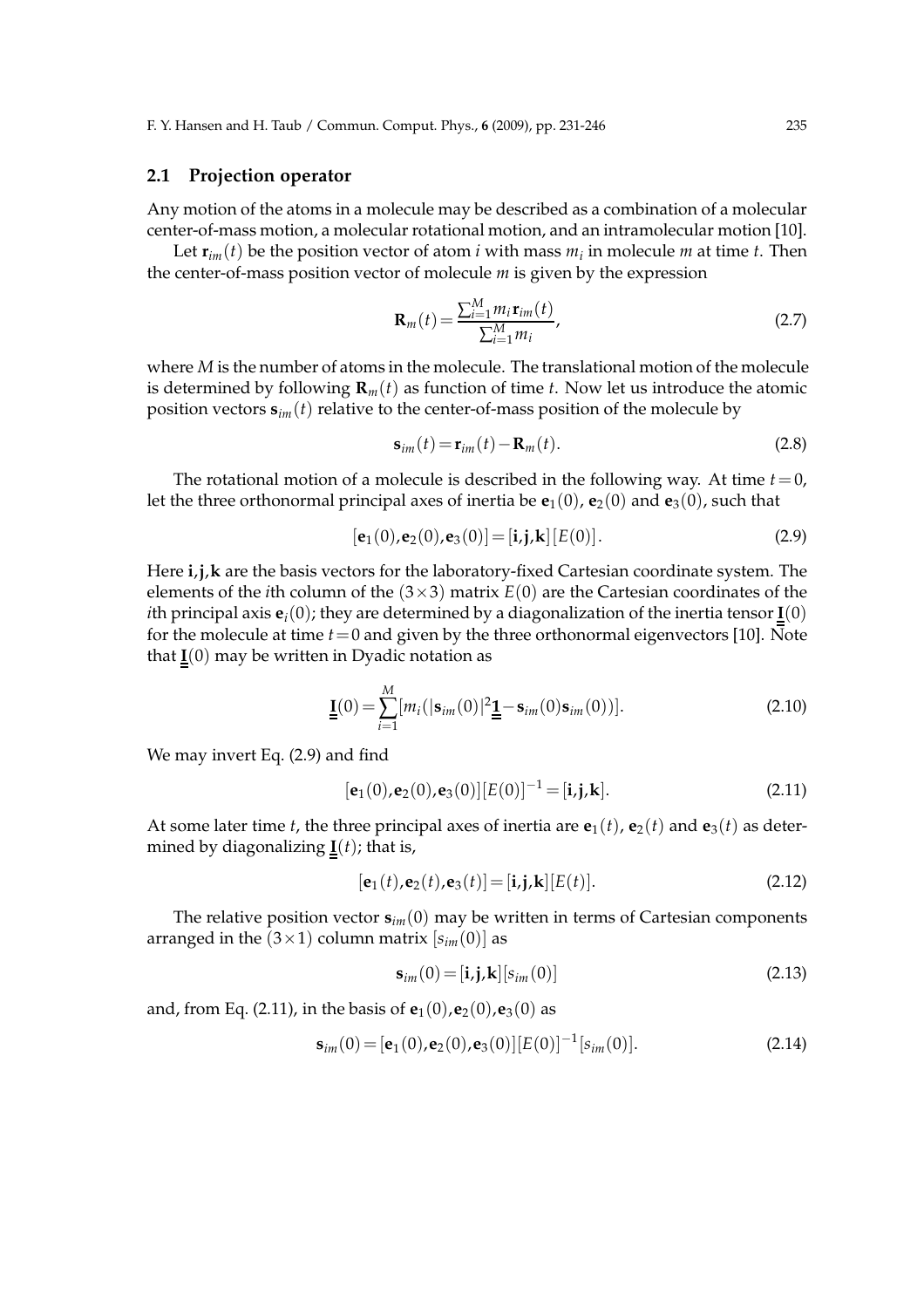If the displacement of the *i*th atom in molecule *m* from time  $t = 0$  to time *t* is given by a rigid rotation of the molecule, as defined by the principal axes of inertia at  $t = 0$  and  $t$ , then the relative coordinates of atom *i* in the  $e_1(t)$ ,  $e_2(t)$ ,  $e_3(t)$  coordinate system will be the same as in the  $e_1(0)$ ,  $e_2(0)$ ,  $e_3(0)$  coordinate system, that is

$$
\mathbf{s}_{im}^{r}(t) = [\mathbf{e}_{1}(t), \mathbf{e}_{2}(t), \mathbf{e}_{3}(t)][E(0)]^{-1}[s_{im}(0)]
$$
  
\n
$$
= [\mathbf{i}, \mathbf{j}, \mathbf{k}][E(t)][E(0)]^{-1}[s_{im}(0)]
$$
  
\n
$$
\equiv [\mathbf{i}, \mathbf{j}, \mathbf{k}] Rot_{m}(t,0)[s_{im}(0)],
$$
\n(2.15)

where we have used Eq. (2.12).  $\mathbf{s}_{im}^r(t)$  is the position vector of atom *i* in molecule *m* relative to the center-of-mass position at time *t* after the molecule has performed a rigid rotation between time *t*=0 and time *t*.

 $Rot<sub>m</sub>(t,0)$  is a projection operator given by the  $(3\times3)$  matrix operator

$$
Rotm(t,0) = [E(t)][E(0)]-1
$$
\n(2.16)

and may be used to determine the position vector, relative to the center-of-mass, of atom *i* in a molecule that performs a rigid rotation, as defined by the rotation of the principal axes of inertia, from time  $t = 0$  to time  $t$  about the center-of-mass of the molecule.

For a rigid molecule, the atomic motion is a superposition of the center-of-mass motion and the rigid rotational motion of the molecule, so starting at time *t*=0, we must have  $\mathbf{s}_{im}(t)$  =  $\mathbf{s}_{im}^r(t)$  at time *t*, because the relative atomic position vector at *t* is only determined by the rotational motion of the molecule in that time interval. This is usually not true for a flexible molecule where there also may be intramolecular atomic displacements,  $\mathbf{s}_{im}^{int}(t)$ , in that time interval, so we may in general write

$$
\mathbf{s}_{im}(t) = \mathbf{s}_{im}^r(t) + \mathbf{s}_{im}^{int}(t),\tag{2.17}
$$

which defines the intramolecular atomic displacement vector.

Thus, starting at time  $t = 0$ , we may write the atomic position vectors at any later time *t* as a sum of the molecular-center-of-mass position vector at time *t* and the relative position vector  $s_{im}(t)$  [Eq. (2.8)] which again may be written as a sum of the relative position vector associated with a rigid rotation of the molecule from time *t*=0 to time *t* and an intramolecular atomic displacement vector in that time interval [Eq. (2.17)], that is

$$
\mathbf{r}_{im}(t) = \mathbf{R}_m(t) + \mathbf{s}_{im}(t) = \mathbf{R}_m(t) + \mathbf{s}_{im}^r(t) + \mathbf{s}_{im}^{int}(t). \tag{2.18}
$$

For  $t = 0$ , we see from Eq. (2.16) that the  $Rot<sub>m</sub>(0,0)$  matrix is the unit matrix such that  $\mathbf{s}_{im}^r(0) = \mathbf{s}_{im}(0)$  according to Eq. (2.15), and we may write Eq. (2.18) as

$$
\mathbf{r}_{im}(0) = \mathbf{R}_m(0) + \mathbf{s}_{im}(0) + \mathbf{s}^{int}_{im}(0) = \mathbf{R}_m(0) + \mathbf{s}_{im}(0). \tag{2.19}
$$

When we compare this equation with Eq. (2.8) at time  $t = 0$ , we see that  $\mathbf{s}_{im}^{int}(0) = 0$  to make the two equations identical. That makes sense, since  $\mathbf{s}_{im}^{int}(t)$  is an intramolecular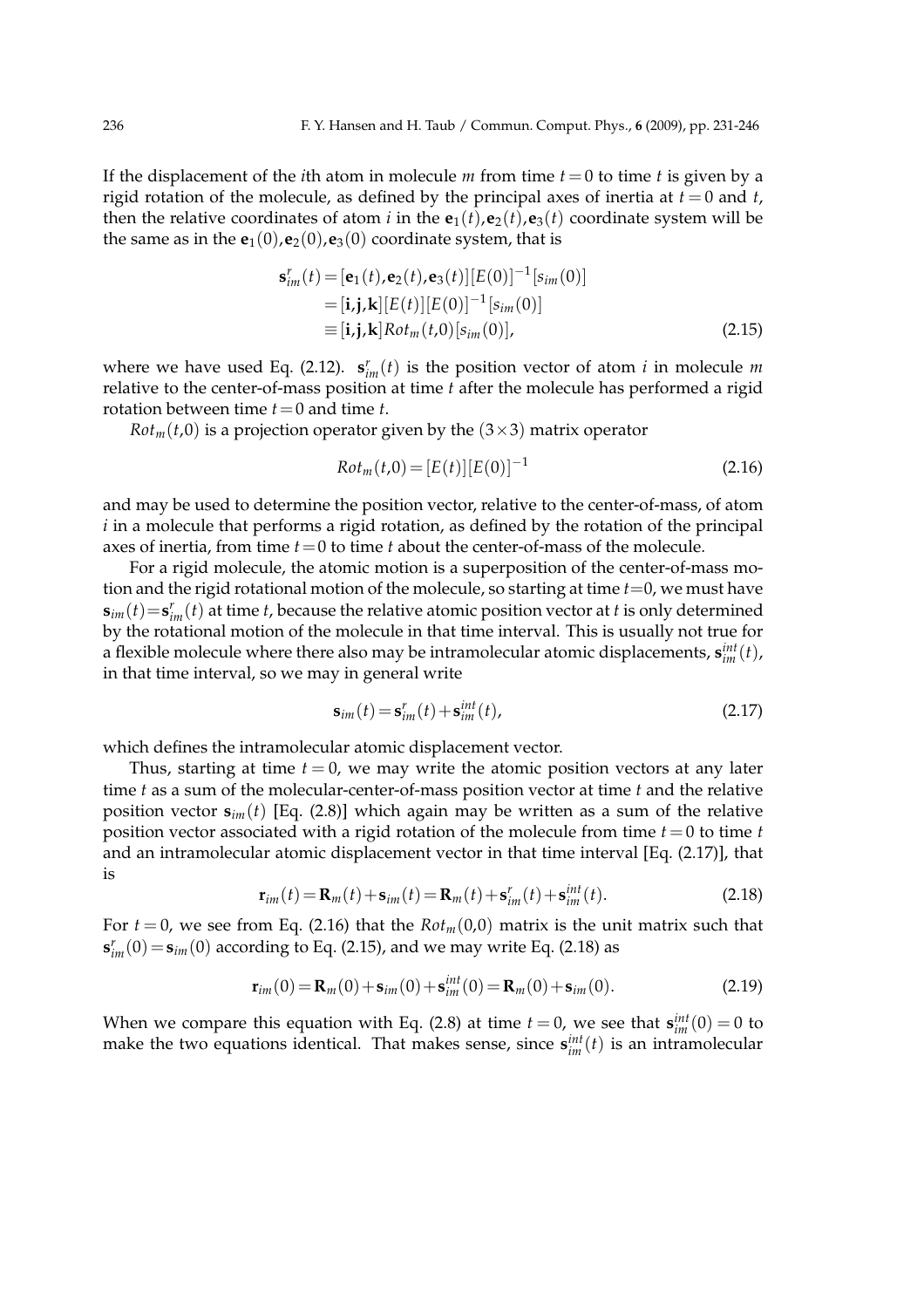displacement vector caused by intramolecular motions from time  $t = 0$  to time  $t$  but at time  $t = 0$  there has not yet been a displacement of the atoms.

In summary, the MD simulation generates the atomic positions at time *t* starting out with the atomic positions at time  $t = 0$ . From those we may determine the center-ofmass position as function at *t* using Eq. (2.7), the relative atom position vectors  $\mathbf{s}_{im}(t)$ using Eq. (2.8), the relative atom position vectors  $\mathbf{s}_{im}^r(t)$  resulting from the rigid rotation of the molecule in the time interval using Eq. (2.15), and the intramolecular displacement **s** *int im* (*t*) during that time interval using Eq. (2.18). The latter will be zero at any time for rigid molecules.

#### **2.2 Scattering functions**

We will in the following use this development to determine the scattering functions for the different kinds of motion.

#### **2.2.1 Overall atomic motion**

In a scattering experiment, we monitor the overall atomic motion that is a combination of the center-of-mass, rotational, and intramolecular motions. The intermediate scattering function  $F(\mathbf{q},t)$  is defined [Eq. (2.2)] as

$$
F(\mathbf{q},t) = \frac{1}{N} < \sum_{i=1}^{N} \sum_{j=1}^{N} b_i b_j \exp[-i\mathbf{q} \cdot (\mathbf{r}_i(t) - \mathbf{r}_j(0))] > \tag{2.20}
$$

where *i*,*j* run over all *N* atoms in the system. For a determination of the contributions to the intermediate scattering function from the center-of-mass, the rotational, and the intramolecular motions, it will be convenient to write the summation differently and explicitly include a summation over molecules *n*,*m*, so that we have

$$
F(\mathbf{q},t) = \frac{1}{N} \langle \sum_{n} \sum_{m} \sum_{i} \sum_{j} b_{im} b_{jn} \exp[-i\mathbf{q} \cdot (\mathbf{r}_{im}(t) - \mathbf{r}_{jn}(0))] \rangle.
$$
 (2.21)

Here the subscript *im* refers to atom *i* in molecule *m*. Index *i* runs over all atoms in molecule *m* and *j* over all atoms in molecule *n*. Then, using Eqs. (2.18) and (2.19) we may split up the exponential function and write

$$
F(\mathbf{q},t) = \frac{1}{N} < \sum_{n} \sum_{m} \sum_{i} \{b_{im}b_{jn} \exp[-i\mathbf{q} \cdot (\mathbf{R}_{m}(t) - \mathbf{R}_{n}(0))]
$$
  
 
$$
\times \exp[-i\mathbf{q} \cdot (\mathbf{s}_{im}(t) - \mathbf{s}_{jn}(0))] \} >
$$
  

$$
= \frac{1}{N} < \sum_{n} \sum_{m} \sum_{i} \{b_{im}b_{jn} \exp[-i\mathbf{q} \cdot (\mathbf{R}_{m}(t) - \mathbf{R}_{n}(0))]
$$
  

$$
\times \exp[-i\mathbf{q} \cdot (\mathbf{s}_{im}^{r}(t) - \mathbf{s}_{jn}(0))] \times \exp[-i\mathbf{q} \cdot (\mathbf{s}_{im}^{int}(t))] \} >. \tag{2.22}
$$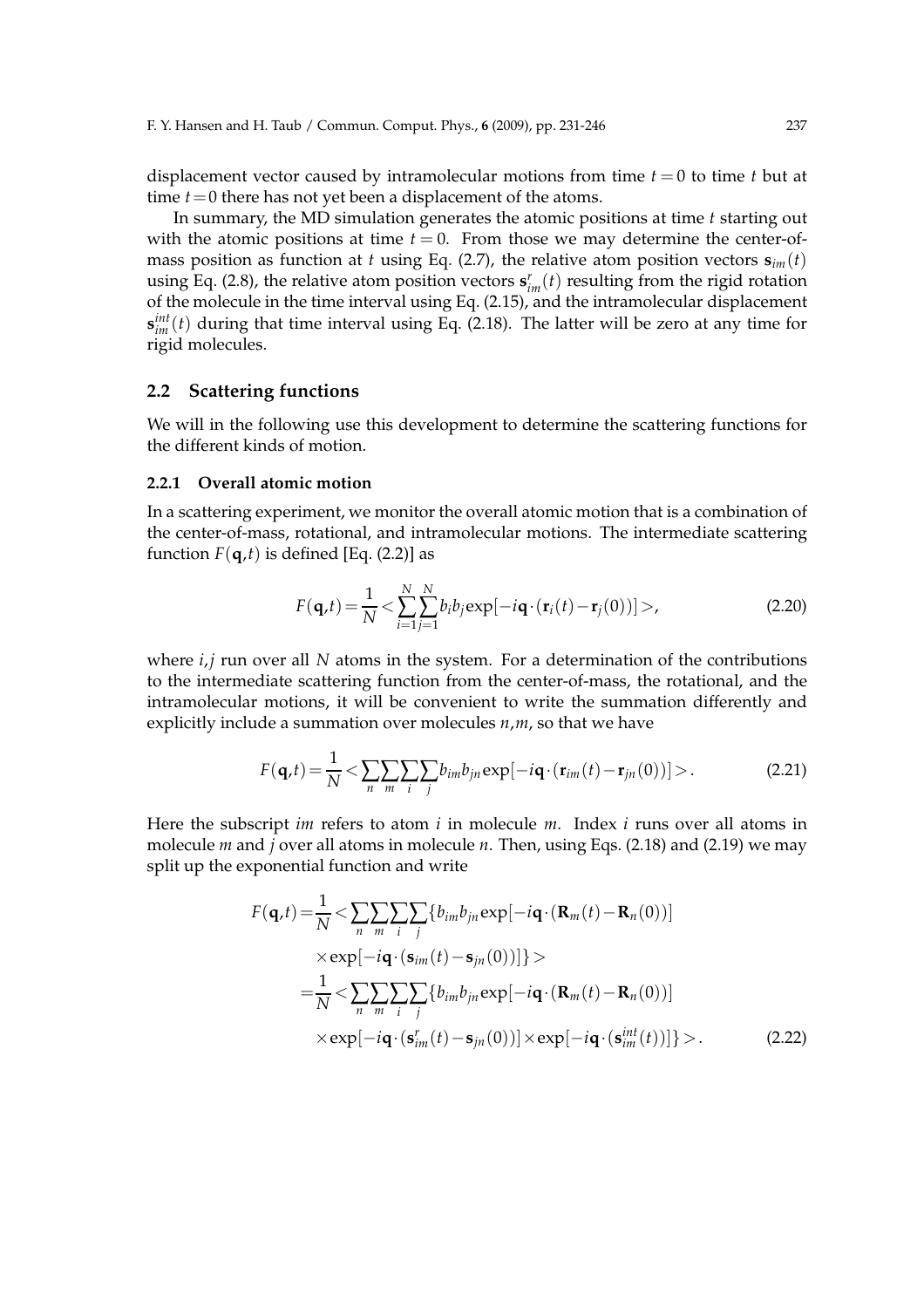It is easy to write down similar expressions for the intermediate *self*-scattering function  $F<sub>s</sub>(q,t)$ . We just replace the double summations over molecules and atoms in Eqs. (2.20)-(2.22) with a single summation over molecules and atoms and replace the indices referring to the second summation in the argument of the exponential function with those of the first summation. Thus, the expression that corresponds to Eq. (2.22) for the intermediate *self*-scattering function is

$$
F_s(\mathbf{q},t) = \frac{1}{N} < \sum_{m} \sum_{i} \{b_{im}b_{im} \exp[-i\mathbf{q} \cdot (\mathbf{R}_m(t) - \mathbf{R}_m(0))]
$$
  
 
$$
\times \exp[-i\mathbf{q} \cdot (\mathbf{s}_{im}(t) - \mathbf{s}_{im}(0))]\} >
$$
  

$$
= \frac{1}{N} < \sum_{m} \sum_{i} \{b_{im}b_{im} \exp[-i\mathbf{q} \cdot (\mathbf{R}_m(t) - \mathbf{R}_m(0))]
$$
  

$$
\times \exp[-i\mathbf{q} \cdot (\mathbf{s}_{im}^r(t) - \mathbf{s}_{im}(0))] \times \exp[-i\mathbf{q} \cdot (\mathbf{s}_{im}^{int}(t))]\} >. \tag{2.23}
$$

If the three contributions to  $F(\mathbf{q},t)$  represented by the exponential functions are independent, we may take the ensemble average of each term separately and write the intermediate scattering function as a product of three independent contributions. These contributions correspond to the molecular center-of-mass, rotational, and intramolecular motions including atomic vibrations and librations and molecular conformational changes. Then the total scattering function is a convolution of these three contributions to the intermediate scattering function. However, in most cases, the different types of motion are coupled so that we cannot write  $F(\mathbf{q},t)$  as a product of three ensemble averages. Even then, it is still very useful to determine the contributions from the various types of motion to the scattering function, since it is important for interpretation of the observed spectra.

In the following, we will discuss the calculation of the various contributions to the scattering function and have chosen to normalize them all in the same way by introducing the factor 1/*N*.

## **2.2.2 Center-of-mass motion**

This contribution may be written

$$
F_{CM}(\mathbf{q},t) = \frac{1}{N} \langle \sum_{n} \sum_{m} \sum_{i} \sum_{j} b_{im} b_{jn} \exp[-i\mathbf{q} \cdot (\mathbf{R}_{m}(t) - \mathbf{R}_{n}(0))] \rangle
$$
  
= 
$$
\frac{1}{N} \langle \sum_{n} \sum_{m} B_{n} B_{m} \exp[-i\mathbf{q} \cdot (\mathbf{R}_{m}(t) - \mathbf{R}_{n}(0))] \rangle,
$$
 (2.24)

where we have defined the molecular scattering lengths as

$$
B_n = \sum_j b_{jn}; \quad B_m = \sum_j b_{jm}.
$$
\n
$$
(2.25)
$$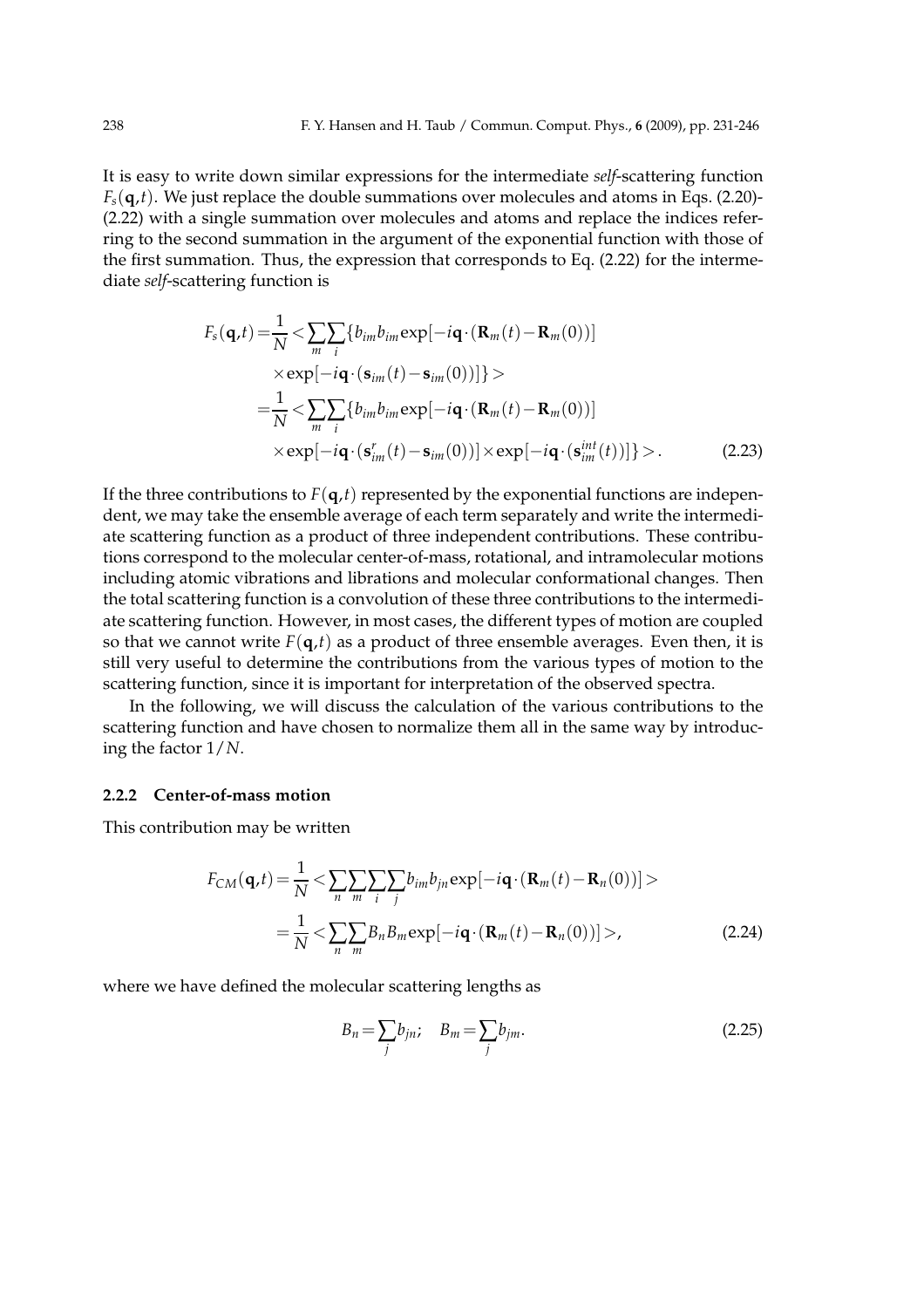For the intermediate *self*-scattering function, we have

$$
F_{s,CM}(\mathbf{q},t) = \frac{1}{N} < \sum_{m} \sum_{i} b_{im} b_{im} \exp[-i\mathbf{q} \cdot (\mathbf{R}_{m}(t) - \mathbf{R}_{m}(0))] > = \frac{1}{N} < \sum_{m} B_{m}^{2} \exp[-i\mathbf{q} \cdot (\mathbf{R}_{m}(t) - \mathbf{R}_{m}(0))] >.
$$
 (2.26)

### **2.2.3 Rotational and intramolecular motion**

According to Eq. (2.22), this contribution may be written as

$$
F_{roint}(\mathbf{q},t) = \frac{1}{N} \langle \sum_{n} \sum_{m} \sum_{i} \sum_{j} b_{im} b_{jn} \exp[-i\mathbf{q} \cdot (\mathbf{s}_{im}(t) - \mathbf{s}_{jn}(0))] \rangle; \tag{2.27}
$$

and for the intermediate *self*-scattering function we have [Eq. (2.23)]

$$
F_{s,roint}(\mathbf{q},t) = \frac{1}{N} \langle \sum_{m} \sum_{i} b_{im} b_{im} \exp[-i\mathbf{q} \cdot (\mathbf{s}_{im}(t) - \mathbf{s}_{im}(0))] \rangle.
$$
 (2.28)

## **2.2.4 Rotational motion**

This contribution is given by [Eq. (2.22)]

$$
F_{rot}(\mathbf{q},t) = \frac{1}{N} < \sum_{n} \sum_{m} \sum_{i} \sum_{j} b_{im} b_{jn} \exp[-i\mathbf{q} \cdot (\mathbf{s}_{im}^{r}(t) - \mathbf{s}_{jn}(0))] > \tag{2.29}
$$

and the intermediate *self*-scattering function is given by Eq. (2.23)

$$
F_{s,rot}(\mathbf{q},t) = \frac{1}{N} \langle \sum_{m} \sum_{i} b_{im} b_{im} \exp[-i\mathbf{q} \cdot (\mathbf{s}_{im}^r(t) - \mathbf{s}_{im}(0))] \rangle.
$$
 (2.30)

## **2.2.5 Intramolecular motion**

This contribution is given by Eq. (2.22)

$$
F_{int}(\mathbf{q},t) = \frac{1}{N} < \sum_{n} \sum_{m} \sum_{i} \sum_{j} b_{im} b_{jn} \exp[-i\mathbf{q} \cdot (\mathbf{s}_{im}^{int}(t))] > . \tag{2.31}
$$

The intermediate *self*-scattering function is given by

$$
F_{s,int}(\mathbf{q},t) = \frac{1}{N} \langle \sum_{m} \sum_{i} b_{im} b_{im} \exp[-i\mathbf{q} \cdot (\mathbf{s}_{im}^{int}(t))] \rangle. \tag{2.32}
$$

We note that the result only depends on *im* and that we do not need to sum over *jn*. This may seem surprising but is a consequence of  $\mathbf{s}_{im}^{int}(t)$  not being a position vector, like the other vectors, but a displacement vector determined relative to a given time origin  $t=0$ .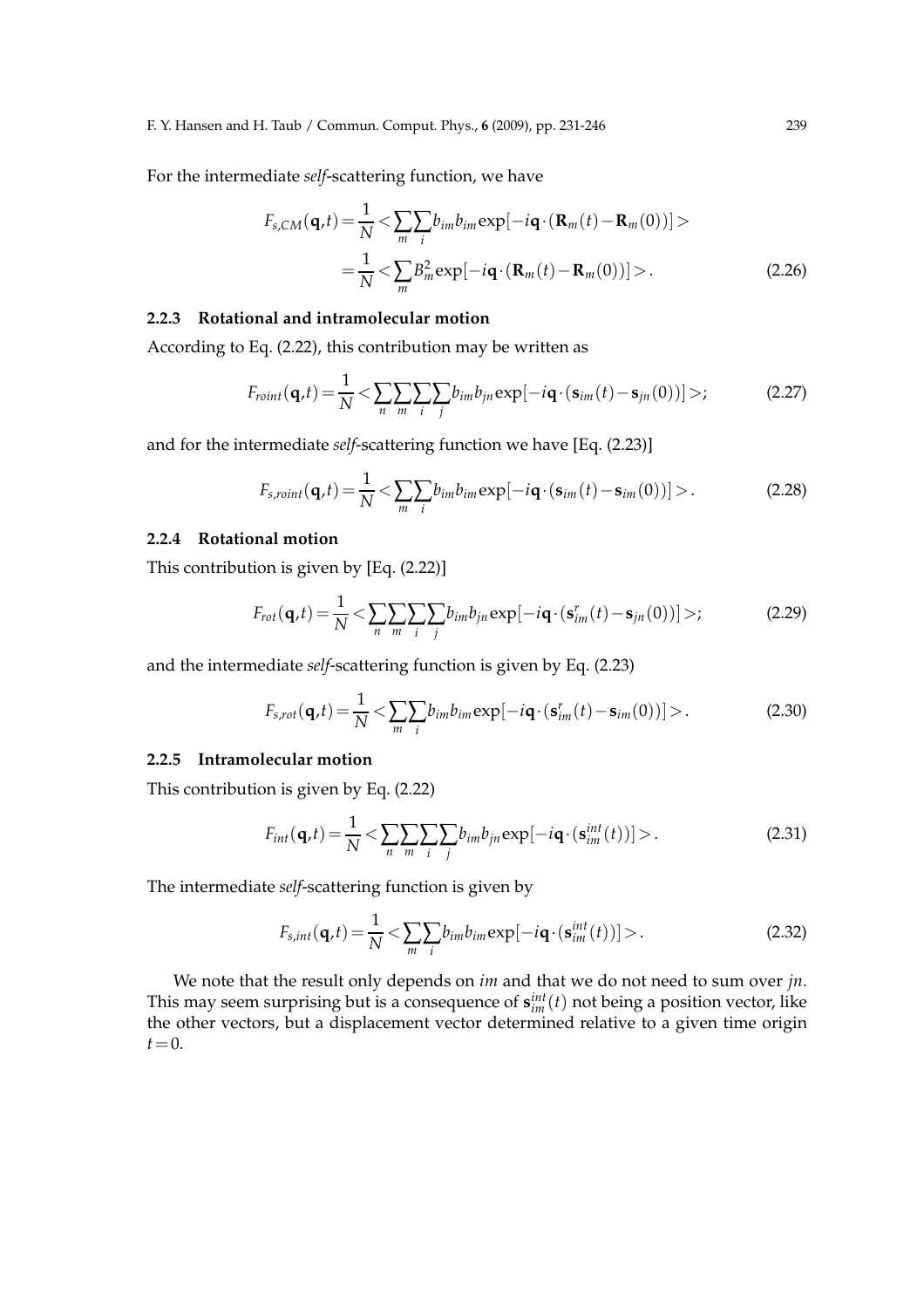### **2.2.6 Example**

As an example of the rotational and intramolecular scattering function, let us consider our simulations of the squalane monolayer [6, 7, 11]. Squalane  $[C_{30}H_{62}$  or (2,6,10,15,19,23hexamethyltetracosane] is a branched alkane with twenty-four carbon atoms in its backbone and six methyl side groups located symmetrically along its length. When bound to a solid surface by van der Waals forces at low temperature, it forms a crystalline structure with a two-molecule rectangular-centered unit cell [6]. At 225 K, the monolayer undergoes a transition from a crystalline phase to a smectic phase, where the molecules are arranged in lamellae with some translational disorder within the lamellae in the direction parallel to the long axis of the molecule. A top-down snapshot of the simulation cell containing the squalane molecules is shown in Fig. 1 at a temperature of 300 K [6]. The molecules are depicted by the bonds between carbon atoms, and we see how the molecules are arranged in lamellae.



Figure 1: A top-down view of the simulation cell with squalane molecules at 300 K [11].

In Fig. 2, we show the intermediate *self*-scattering functions for the rotational motion of the molecules, the intramolecular motions, and the combined rotational and intramolecular (internal) motions. All correlation functions are seen to be unity at  $t = 0$ consistent with the normalization factor that we introduced for each of the correlation functions. After an initial decrease with time, each of the correlation functions levels out at some non-zero value. These are examples of  $F<sub>s</sub>(|\mathbf{q}|,\infty)$  in Eq. (2.5) being different from zero, since, in rotational and intramolecular motions, the atomic motions are bounded about their original positions. Therefore, we have an elastic, in addition to the quasielastic, contribution to the scattered intensity. We also note that the product of the rotational and intramolecular scattering functions are not quite equal to the internal contribution, indicating that there is a slight coupling between the two kinds of motions as discussed in relation to Eq. (2.23).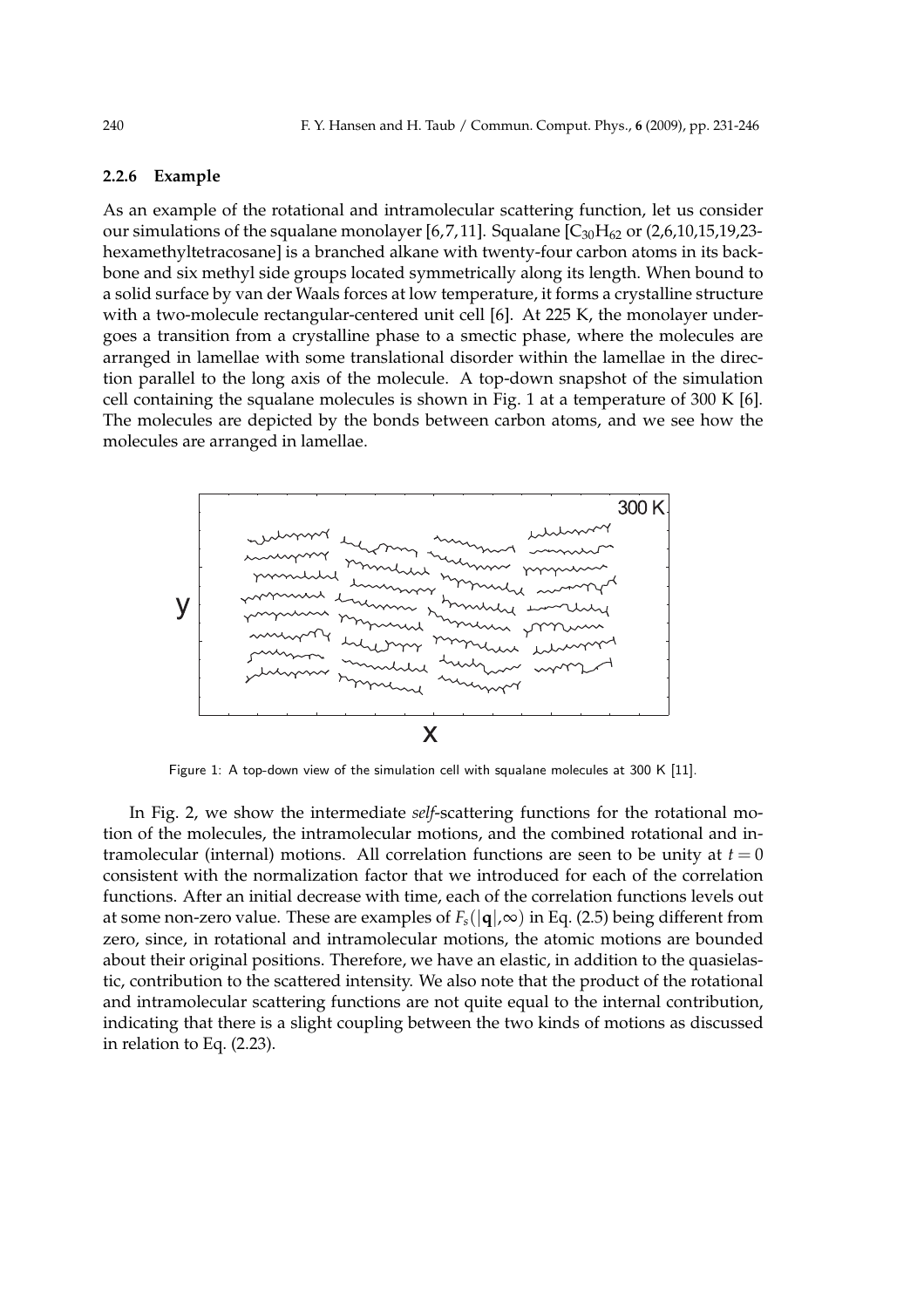

Figure 2: The powder-averaged intermediate self-scattering function  $F_s(q,t)$  for the squalane molecules in a monolayer film at 280 K in the smectic phase for the rotational, intramolecular and combined rotational and intramolecular (labeled internal in the figure) motion (from [11]). No quantitative uncertainty analysis was performed, but the calculated data points are based on MD simulation results with a standard deviation of the total energy on the 1% level.

## **3 Velocity correlation functions**

The velocity correlation functions are very useful for the characterization of the molecular motions and their time-Fourier transform gives the power spectrum of the motions that may be related to inelastic helium atom scattering spectra. In addition, a determination of the velocity correlation function for the center-of-mass and rotational motions is essential for identifying the types of motions in a system. For example, in systems of the strongly anisotropic alkane molecules, we have found [6, 11] that motions parallel to the long axis of the molecules differ qualitatively from those perpendicular to it (see Fig. 1), the parallel motions being more diffusive in character whereas the perpendicular motions are bounded and oscillatory.

The normalized center-of-mass velocity auto correlation function is given by the expression

$$
Cvel_{\alpha}(t) = \frac{< V_{\alpha}(t) V_{\alpha}(0) >}{< V_{\alpha}(0) V_{\alpha}(0) >},\tag{3.1}
$$

where  $\alpha = x, y, z$  are the Cartesian components of the center-of-mass velocity of the molecules and the bracket  $\langle \cdots \rangle$  indicates an ensemble average. Instead of determining the velocity correlation function for motions in the three Cartesian directions, we may also determine the correlation function of the total center-of-mass velocity given by

$$
Cvel(t) = \frac{< \mathbf{V}(t) \cdot \mathbf{V}(0) >}{< \mathbf{V}(0) \cdot \mathbf{V}(0) >}.
$$
\n(3.2)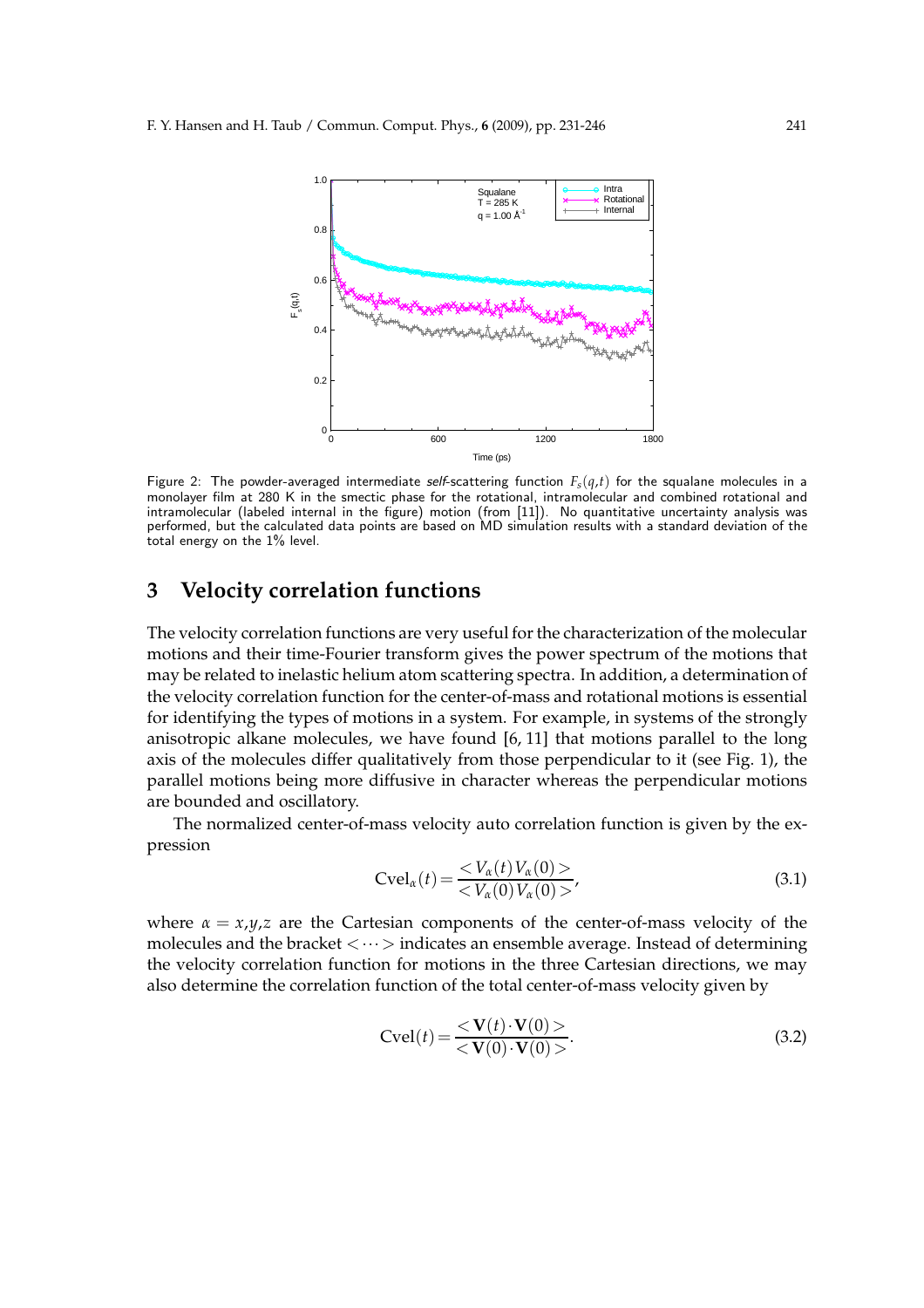For molecular rotational motion, we define the rotational velocity correlation function as

$$
Croti(t) = \frac{<\Omega_i(t)\Omega_i(0)>}{<\Omega_i(0)\Omega_i(0)>},
$$
\n(3.3)

where  $\Omega_i$  is the angular velocity vector for a rigid rotation about an axis defined by the angular velocity vector. Usually, we choose the three principal axis of inertia for rotational motion of the molecule, so  $\Omega_i$  is the rotational velocity for rotation about the *i*th principal axis of inertia. We may also determine the overall rotational velocity correlation function as

$$
Crot(t) = \frac{<\mathbf{\Omega}(t) \cdot \mathbf{\Omega}(0)>}{<\mathbf{\Omega}(0) \cdot \mathbf{\Omega}(0)>}.
$$
\n(3.4)

The center-of-mass velocity correlation functions may readily be calculated from the center-of-mass velocity for molecule *m* that may be found directly from Eq. (2.7) by differentiation with respect to time. We have

$$
\mathbf{V}_{m}(t) = \frac{\sum_{i=1}^{M} m_{i} \mathbf{v}_{im}(t)}{\sum_{i=1}^{M} m_{i}},
$$
\n(3.5)

where  $\mathbf{v}_{im}(t)$  is the velocity of atom *i* in molecule *m* at time *t*. These velocities can be determined in an MD simulation and used in a calculation of the velocity correlation functions given by Eqs. (3.1) or (3.2).

#### **3.1 Projection operator**

It is straightforward to determine the rotational velocities about the three principal axes of inertia. First, we determine the center-of-mass coordinates for the molecule at time *t* using Eq. (2.7); then the atomic position vectors  $\mathbf{s}_{im}(t)$  relative to the center-of-mass position are determined from Eq. (2.8). These are used to construct a projection operator that when applied to the atomic velocities will project out the angular velocities for rotation of the molecule about the three principal axes of inertia which are the eigenvectors of the inertia tensor in Eq. (2.10). The relative atom position vectors **s***im*(*t*) are then represented in the coordinate system spanned by the principal axes of inertia.

Let us first focus on one of the atoms in the molecule. Suppose that the molecule performs a rigid rotation as given by the vector  $\Omega$ , then the velocity of the atom is given by

$$
\mathbf{v}_{im} = \mathbf{\Omega} \times \mathbf{s}_{im}
$$
  
=  $\mathbf{e}_{1} [\Omega_{2} s_{im,3} - \Omega_{3} s_{im,2}] + \mathbf{e}_{2} [\Omega_{3} s_{im,1} - \Omega_{1} s_{im,3}] + \mathbf{e}_{3} [\Omega_{1} s_{im,2} - \Omega_{2} s_{im,1}].$  (3.6)

The eigenvectors **e***<sup>i</sup>* are functions of time as indicated in Eq. (2.15), but for simplicity of notation this is not shown explicitly here. *sim*,*<sup>l</sup>* is the component of the position vector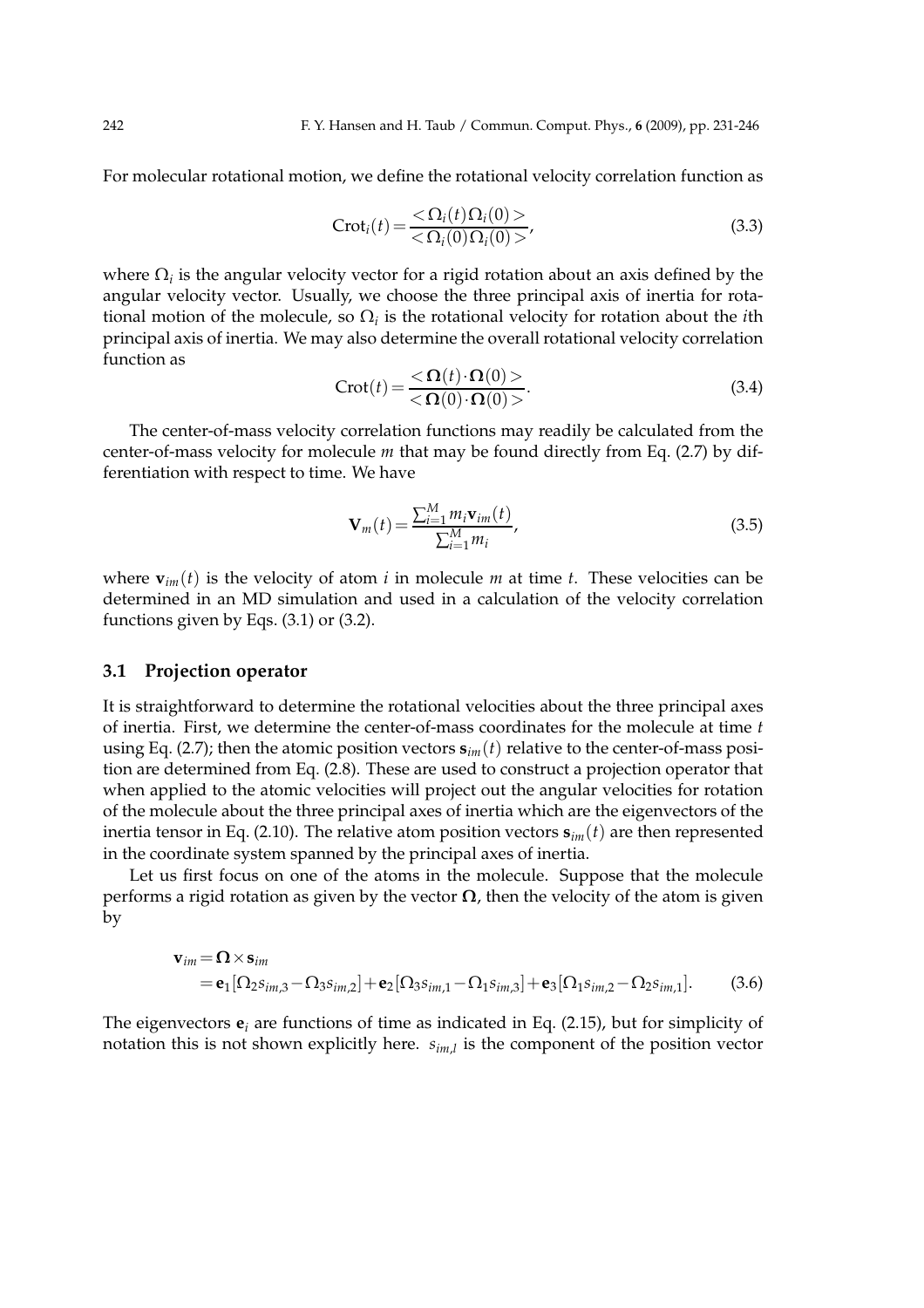relative to the center-of-mass along principal axis of inertia **e***<sup>l</sup>* . In matrix form, we have

$$
\mathbf{v}_{im} = \begin{bmatrix} \mathbf{e}_1 \mathbf{e}_2 \mathbf{e}_3 \end{bmatrix} \begin{bmatrix} v_{im,1} \\ v_{im,2} \\ v_{im,3} \end{bmatrix} = \begin{bmatrix} \mathbf{e}_1 \mathbf{e}_2 \mathbf{e}_3 \end{bmatrix} \begin{bmatrix} 0 & s_{im,3} & -s_{im,2} \\ -s_{im,3} & 0 & s_{im,1} \\ s_{im,2} & -s_{im,1} & 0 \end{bmatrix} \begin{bmatrix} \Omega_1 \\ \Omega_2 \\ \Omega_3 \end{bmatrix}.
$$
 (3.7)

Thus the relation between the components of the atomic velocity and the rotational velocity in the basis of the principal axes of inertia is given by

$$
\begin{bmatrix} v_{im,1} \\ v_{im,2} \\ v_{im,3} \end{bmatrix} = \begin{bmatrix} 0 & s_{im,3} & -s_{im,2} \\ -s_{im,3} & 0 & s_{im,1} \\ s_{im,2} & -s_{im,1} & 0 \end{bmatrix} \begin{bmatrix} \Omega_1 \\ \Omega_2 \\ \Omega_3 \end{bmatrix}.
$$
 (3.8)

A  $(3\times3)$  matrix, as in Eq.  $(3.7)$ , is generated for each atom in the molecule and they are put together to form a  $(3M \times 3)$  matrix [*rotvel*] where the first  $(3 \times 3)$  block is for atom 1, the next  $(3\times3)$  block for atom 2, etc. In the same way, we form a  $(3M\times1)$  column matrix [*vel*] of the components of the atomic velocities, the first  $(3 \times 1)$  block is for atom 1, the next ( $3 \times 1$ ) block for atom 2, etc. Likewise, the ( $3 \times 1$ ) matrix with the three components of the rotational velocity is written like  $[\Omega]$ . Then we have

$$
[vel] = [rotvel][\Omega].\tag{3.9}
$$

In order to solve this equation, we first need to generate a square matrix in front of the  $(3\times1)$  Ω column matrix, so we can take the inverse. This is done by multiplication from the left by the transpose of the  $(3M \times 3)$  [*rotvel*] matrix. We find

$$
[rotvel]^{T}[vel] = [rotvel]^{T}[rotvel][\Omega].
$$
\n(3.10)

The  $[rotvel]^T[rotvel]$  matrix is a quadratic  $(3\times3)$  matrix that may be inverted; and, by multiplying from the left by the inverse of that quadratic matrix, we solve the equation for Ω. We get

$$
[\Omega] = [[rotvel]T [rotvel]]-1 [rotvel]T [vel].
$$
\n(3.11)

This shows that, by applying the matrix operator  $[[rotvel]^T[rotvel]]^{-1}[rotvel]^T$  to the atomic velocities, we may project out the rotational velocity of the molecule at a given time for rotation about any of the three principal axes of inertia.

#### **3.2 Example**

Let us use the center-of-mass and rotational velocity correlation functions for the squalane molecules in Fig. 1 as an example [6, 11]. In Fig. 3, we show the Cartesian components  $V_x$ ,  $V_y$ ,  $V_z$  of the center-of-mass velocity correlation function. We note that the correlation functions are very different for the three Cartesian directions. The motion in the *z*-direction, perpendicular to the surface, clearly has the character of an oscillatory bouncing mode as expected. The motion in the *y*-direction, perpendicular to the long axis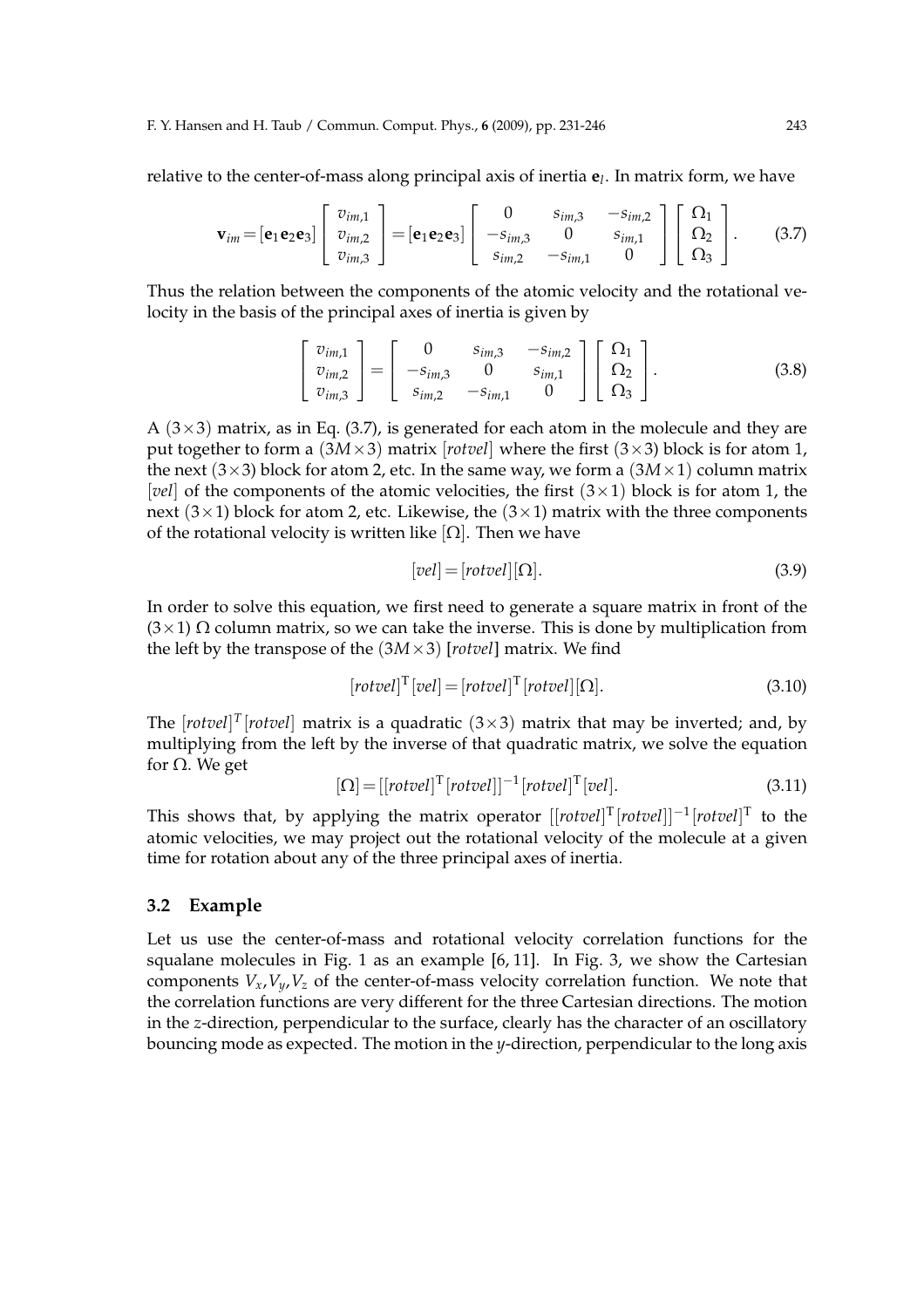

Figure 3: The Cartesian components, *Vx*, *Vy* and *Vz* of the center-of-mass velocity correlation functions of the squalane molecules in Fig. 1 (from [11]). No quantitative uncertainty analysis was performed, but the calculations are based on MD simulation results with a standard deviation of the total energy on the 1% level.



Figure 4: The power spectrum of the velocity correlation functions in Fig. 3 (from [11]). No quantitative uncertainty analysis was performed, but the calculations are based on MD simulation results with a standard deviation of the total energy on the 1% level.

of the molecules, is different and has both an oscillatory and diffusive character. The motion in the *x*-direction, parallel to the long axis of the molecules, is very different from the other directions in that the motion appears to be mostly diffusive. These features were used to conclude that the molecules form a smectic phase rather than a crystalline phase, since oscillatory behavior would have dominated in a crystalline phase. The power spectrum of the velocity correlation functions in Fig. 4 supports this picture. It will have a non-zero value at zero frequency for a diffusive mode while it will be zero for an oscilla-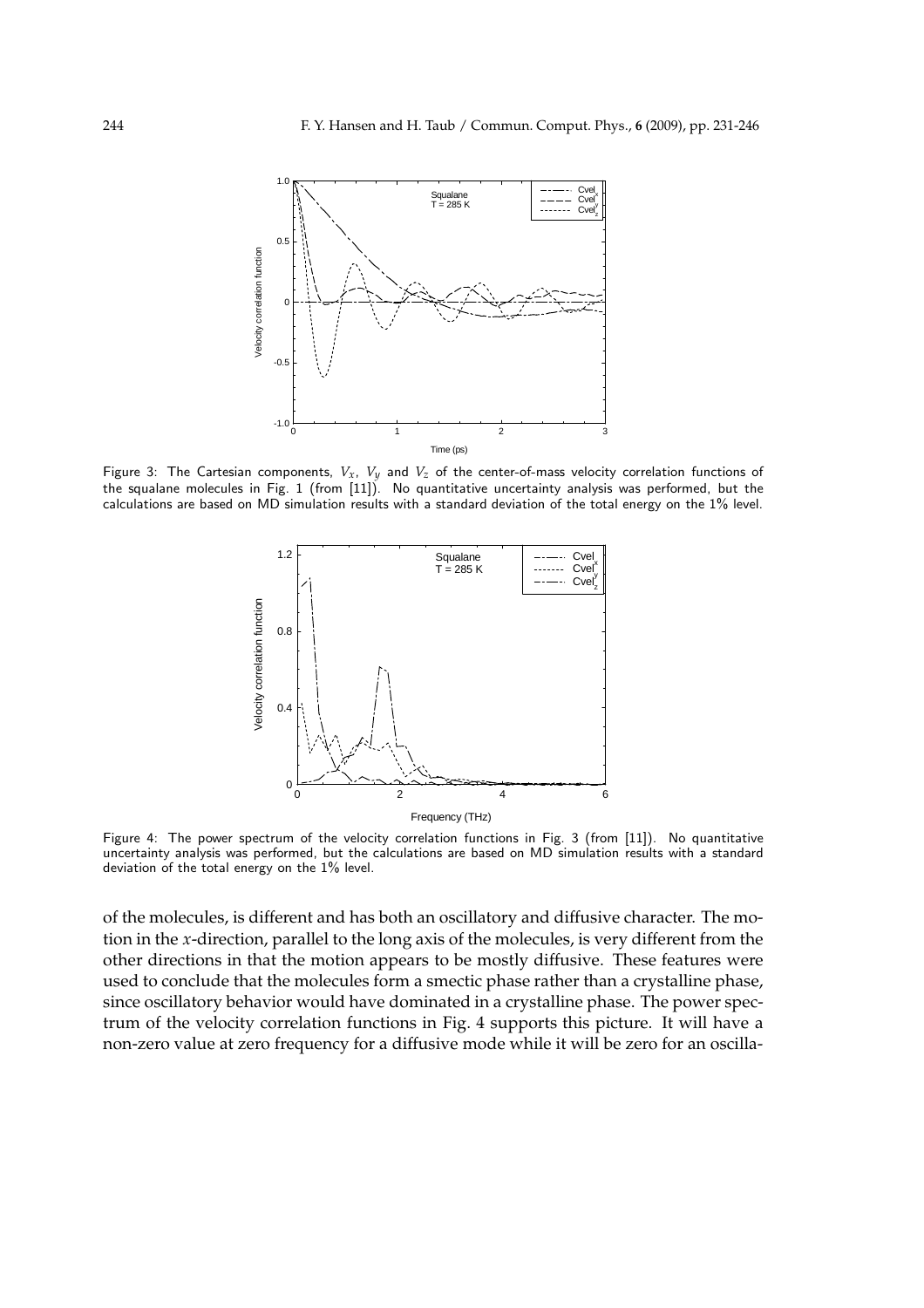

Figure 5: The rotational velocity correlation functions, Rot1, Rot2 and Rot3, for rotations about the principal axes of inertia with descending moments of inertia (from [11]). Note that the Rot1 and Rot2 correlation functions are degenerate and can therefore not be distinguished in the plot. No quantitative uncertainty analysis was performed, but the calculations are based on MD simulation results with a standard deviation of the total energy on the 1% level.



Figure 6: The power spectrum of the rotational velocity correlation functions in Fig. 4 (from [11]). No quantitative uncertainty analysis was performed, but the calculations are based on MD simulation results with a standard deviation of the total energy on the 1% level.

tory mode. In fact, we see a zero value at the origin for the *z*-motion but not for the *x*- and *y*-motions. The peaks in the power spectra for the *y*- and *z*-motions give the average oscillatory frequency, and there does not appear to be a peak for motion in the *x*-direction. However, since it is a smectic phase rather than a fluid, there should also be a peak in the power spectrum for the *x*-motion. We expect it to be at a very low frequency and below the energy resolution in the simulations.